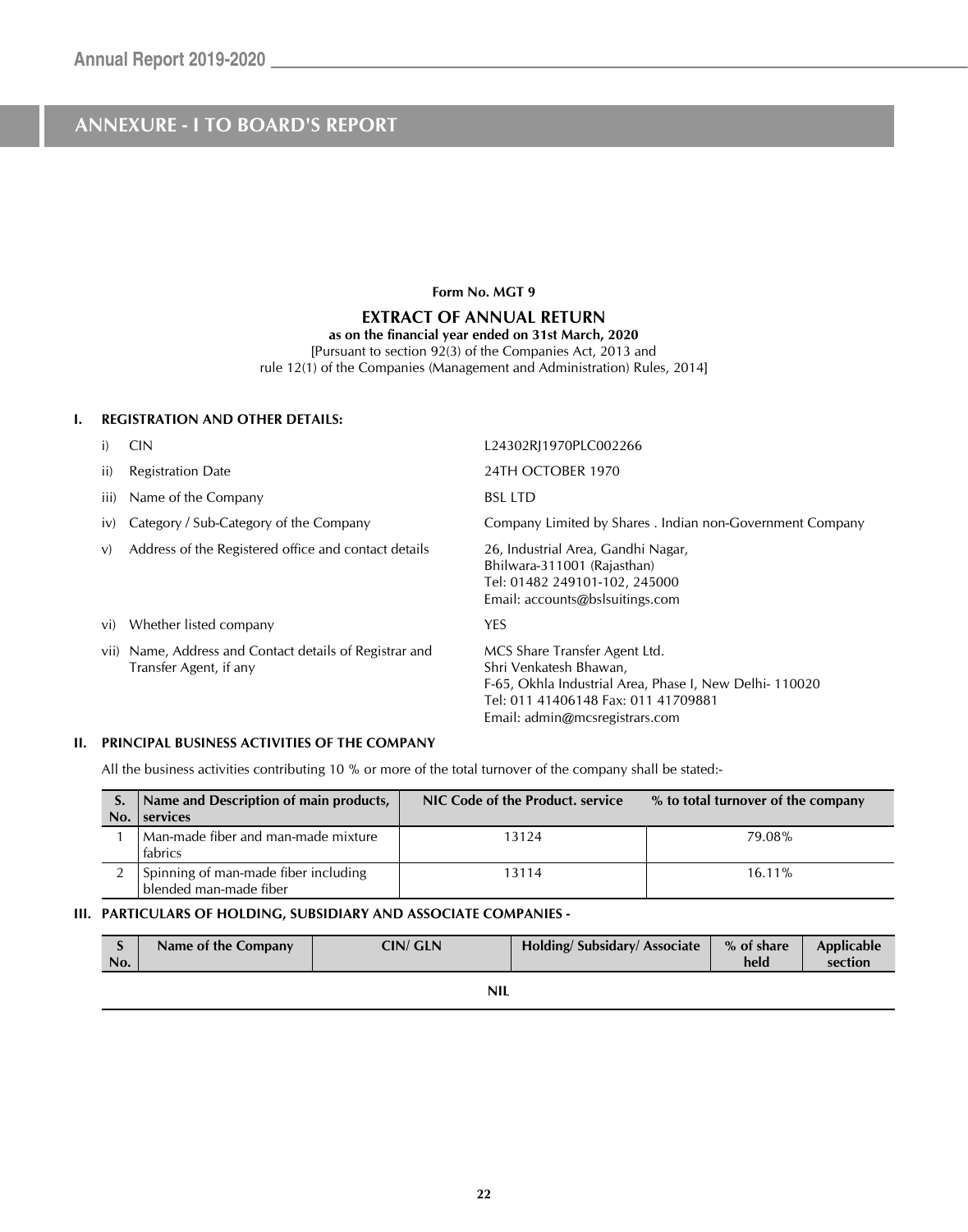

### **IV. SHARE HOLDING PATTERN (Equity Share Capital Breakup as percentage of Total Equity)**

#### **i) Category - wise Shareholding**

|     | <b>Category of Shareholders</b>                                     |         | No of share held at the beginning<br>of the year (As on 01-04-2019) |         |                             | (As on 31-03-2020) |          |         | No of share held at the end of the year |           |  | $\%$<br>Change<br>during |
|-----|---------------------------------------------------------------------|---------|---------------------------------------------------------------------|---------|-----------------------------|--------------------|----------|---------|-----------------------------------------|-----------|--|--------------------------|
|     |                                                                     | Demat   | Physical                                                            |         | Total  % of total<br>Shares | Demat              | Physical |         | Total $\%$ of total<br>Shares           | the year  |  |                          |
| А.  | <b>Promoters</b>                                                    |         |                                                                     |         |                             |                    |          |         |                                         |           |  |                          |
| (1) | Indian                                                              |         |                                                                     |         |                             |                    |          |         |                                         |           |  |                          |
|     | a) Individual. HUF                                                  | 3625762 |                                                                     | 3625762 | 35.23%                      | 3625762            |          | 3625762 | 35.23%                                  | 0.00%     |  |                          |
|     | b) Central Govt                                                     |         |                                                                     |         |                             |                    |          |         |                                         |           |  |                          |
|     | c) State Govt (s)                                                   |         |                                                                     |         |                             |                    |          |         |                                         |           |  |                          |
|     | d) Bodies Corp.                                                     | 1896310 |                                                                     | 1896310 | 18.42%                      | 1896310            |          | 1896310 | 18.42%                                  | $0.00\%$  |  |                          |
|     | e) Banks . Fl                                                       |         |                                                                     |         |                             |                    |          |         |                                         |           |  |                          |
|     | f) Any Other                                                        |         |                                                                     |         |                             |                    |          |         |                                         |           |  |                          |
|     | Sub Total (A)(1):                                                   | 5522072 |                                                                     | 5522072 | 53.65%                      | 5522072            |          | 5522072 | 53.65%                                  | $0.00\%$  |  |                          |
| (2) | Foreign                                                             |         |                                                                     |         |                             |                    |          |         |                                         |           |  |                          |
|     | a) NRI. Individuals                                                 |         |                                                                     |         |                             |                    |          |         |                                         |           |  |                          |
|     | b) Other- Individuals                                               |         |                                                                     |         |                             |                    |          |         |                                         |           |  |                          |
|     | c) Bodies Corp.                                                     | 287000  |                                                                     | 287000  | 2.79%                       | 287000             |          | 287000  | 2.79%                                   | $0.00\%$  |  |                          |
|     | d) Banks . Fl                                                       |         |                                                                     |         |                             |                    |          |         |                                         |           |  |                          |
|     | e) Any Other                                                        |         |                                                                     |         |                             |                    |          |         |                                         |           |  |                          |
|     | Sub Total (A)(2):                                                   | 287000  |                                                                     | 287000  | 2.79%                       | 287000             |          | 287000  | 2.79%                                   | $0.00\%$  |  |                          |
|     | <b>Total shareholding of Promoter</b><br>$(A) = (A)(1) + (A)(2)$    | 5809072 |                                                                     | 5809072 | 56.44%                      | 5809072            |          | 5809072 | 56.44%                                  | $0.00\%$  |  |                          |
| В.  | <b>Public Shareholding</b>                                          |         |                                                                     |         |                             |                    |          |         |                                         |           |  |                          |
| 1.  | Institutions                                                        |         |                                                                     |         |                             |                    |          |         |                                         |           |  |                          |
|     | a) Mutual Funds                                                     |         | 450                                                                 | 450     | $0.00\%$                    | 406                | 450      | 856     | 0.01%                                   | $0.00\%$  |  |                          |
|     | b) Banks. FI                                                        | 31695   | 758                                                                 | 32453   | 0.32%                       | 31695              | 758      | 32453   | 0.32%                                   | $0.00\%$  |  |                          |
|     | Central Govt.<br>C)                                                 |         |                                                                     |         |                             |                    |          |         |                                         |           |  |                          |
|     | d) State Govt. (s)                                                  |         |                                                                     |         |                             |                    |          |         |                                         |           |  |                          |
|     | e) Venture Capital Funds                                            |         |                                                                     |         |                             |                    |          |         |                                         |           |  |                          |
|     | Insurances Companies<br>f                                           | 399654  |                                                                     | 399654  | 3.88%                       | 393235             |          | 393235  | 3.82%                                   | $-0.06%$  |  |                          |
|     | g) FIIs                                                             |         |                                                                     |         |                             |                    |          |         |                                         |           |  |                          |
|     | h) Foreign Venture Capital<br>funds                                 |         |                                                                     |         |                             |                    |          |         |                                         |           |  |                          |
|     | i) others (specify)                                                 |         |                                                                     |         |                             |                    |          |         |                                         |           |  |                          |
|     | Sub-total $(B)(1)$ :                                                | 431349  | 1208                                                                | 432557  | 4.20%                       | 425336             | 1208     | 426544  | 4.14%                                   | $-0.06\%$ |  |                          |
| 2.  | <b>Non-Institutions</b>                                             |         |                                                                     |         |                             |                    |          |         |                                         |           |  |                          |
|     | a) Bodies Corp.                                                     |         |                                                                     |         |                             |                    |          |         |                                         |           |  |                          |
|     | i) Indian                                                           | 503400  | 5557                                                                | 508957  | 4.95%                       | 414541             | 5557     | 420098  | 4.08%                                   | $-0.86%$  |  |                          |
|     | ii) Overseas                                                        |         |                                                                     |         |                             |                    |          |         |                                         |           |  |                          |
|     | b) Individuals                                                      |         |                                                                     |         |                             |                    |          |         |                                         |           |  |                          |
|     | i) Shareholders holding<br>nominal share capital<br>upto Rs. 1 lakh | 2025260 | 429609                                                              | 2454869 | 23.85%                      | 1971945            | 416515   | 2388460 | 23.21%                                  | $-0.65%$  |  |                          |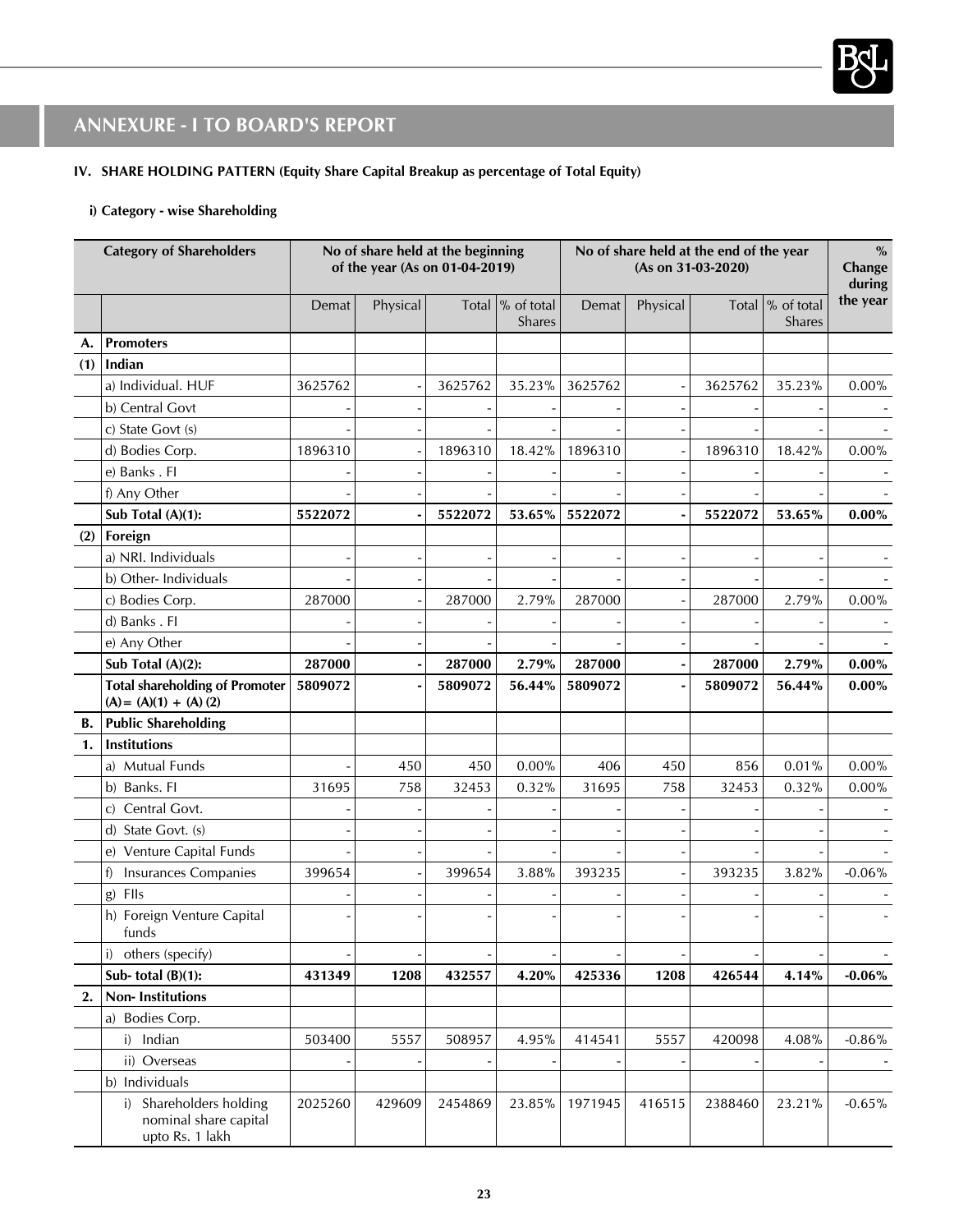| <b>Category of Shareholders</b>                                              |         |          | No of share held at the beginning<br>of the year (As on 01-04-2019) |                                    | No of share held at the end of the year<br>$(As on 31-03-2020)$ |          |          | $\%$<br>Change<br>during           |           |
|------------------------------------------------------------------------------|---------|----------|---------------------------------------------------------------------|------------------------------------|-----------------------------------------------------------------|----------|----------|------------------------------------|-----------|
|                                                                              | Demat   | Physical |                                                                     | Total  % of total<br><b>Shares</b> | Demat                                                           | Physical |          | Total  % of total<br><b>Shares</b> | the year  |
| ii) Shareholders holding<br>nominal share capital in<br>excess of Rs. 1 lakh | 958559  |          | 958559                                                              | 9.31%                              | 1122285                                                         |          | 1122285  | 10.90%                             | 0.02      |
| others (specify)<br>C)                                                       |         |          |                                                                     |                                    |                                                                 |          |          |                                    |           |
| <b>NRI</b>                                                                   | 82887   | 24130    | 107017                                                              | 1.04%                              | 80442                                                           | 24130    | 104572   | $1.02\%$                           | $-0.02\%$ |
| <b>IEPF Authority</b>                                                        | 21137   |          | 21137                                                               | 0.21%                              | 21137                                                           |          | 21137    | 0.21%                              | $0.00\%$  |
| Sub-total $(B)(2)$ :                                                         | 3591243 | 459296   | 4050539                                                             | 39.36%                             | 3610350                                                         | 446202   | 4056552  | 39.41%                             | $0.06\%$  |
| <b>Total Public Shareholding (B)</b><br>$= (B)(1) + (B)(2)$                  | 4022592 | 460504   | 4483096                                                             | 43.56%                             | 4035686                                                         | 447410   | 4483096  | 43.55%                             | $0.00\%$  |
| C. Shares held by Custodian<br>for GDRs & ADRs                               |         |          |                                                                     |                                    |                                                                 |          |          |                                    |           |
| Grand Total $(A + B + C)$                                                    | 9831664 | 460504   | 10292168                                                            | 100.00%                            | 9844758                                                         | 447410   | 10292168 | 100.00%                            | $0.00\%$  |

### **ii)** Shareholding of Promoters

| $\mathbf S$<br>No. | <b>Shareholders Name</b>                      |                         | Shareholdings at the beginning<br>of the year (As on 01-04-2019) |                                                              | Shareholdings at the end<br>of the year (As on 31-03-2020) |                                           |                                                              | % change in<br>Shareholding |
|--------------------|-----------------------------------------------|-------------------------|------------------------------------------------------------------|--------------------------------------------------------------|------------------------------------------------------------|-------------------------------------------|--------------------------------------------------------------|-----------------------------|
|                    |                                               | No. of<br><b>Shares</b> | % of total<br>Shares of<br>the<br>company                        | % of Shares<br>Pledged /<br>encumbered<br>to total<br>shares | No. of<br><b>Shares</b>                                    | % of total<br>Shares of<br>the<br>company | % of Shares<br>Pledged /<br>encumbered<br>to total<br>shares | during the<br>year          |
| 1                  | Shri Arun Kumar Churiwal                      | 1025716                 | 9.97                                                             |                                                              | 1025716                                                    | 9.97                                      |                                                              |                             |
| $\overline{2}$     | Shri Arun Kumar Churiwal - HUF                | 51200                   | 0.50                                                             |                                                              | 51200                                                      | 0.50                                      |                                                              |                             |
| 3                  | Giltedged Industrial Secu. Ltd.               | $\Omega$                | 0.00                                                             |                                                              | $\Omega$                                                   | 0.00                                      |                                                              |                             |
| 4                  | Mandpam Vikas Pvt. Ltd.                       | 23975                   | 0.23                                                             |                                                              | 23975                                                      | 0.23                                      |                                                              |                             |
| 5                  | Bharat Investment Growth Ltd.                 | 257500                  | 2.50                                                             |                                                              | 257500                                                     | 2.50                                      |                                                              |                             |
| 6                  | Investors India Ltd.                          | 190703                  | 1.85                                                             |                                                              | 190703                                                     | 1.85                                      |                                                              |                             |
| 7                  | Smt. Sudha Churiwal                           | 874822                  | 8.50                                                             |                                                              | 874822                                                     | 8.50                                      |                                                              |                             |
| 8                  | Shashi Commercial Co. Ltd.                    | 118600                  | 1.15                                                             |                                                              | 118600                                                     | 1.15                                      |                                                              |                             |
| 9                  | Churiwal Properties & Invt. P. Ltd.           | 239092                  | 2.32                                                             |                                                              | 239092                                                     | 2.32                                      |                                                              |                             |
| 10                 | Mandawa Niyojan Pvt. Ltd.                     | 143419                  | 1.39                                                             |                                                              | 143419                                                     | 1.39                                      |                                                              |                             |
| 11                 | Shri Nivedan Churiwal                         | 661071                  | 6.42                                                             |                                                              | 661071                                                     | 6.42                                      |                                                              |                             |
| 12                 | India Texfab Marketing Ltd.                   | 62217                   | 0.60                                                             |                                                              | 62217                                                      | 0.60                                      |                                                              |                             |
| 13                 | PRC Niyojan Pvt. Ltd.                         | 131634                  | 1.28                                                             |                                                              | 131634                                                     | 1.28                                      |                                                              |                             |
| 14                 | Smt. Subha Churiwal                           | 625450                  | 6.08                                                             |                                                              | 625450                                                     | 6.08                                      |                                                              |                             |
| 15                 | Cornhill Investments Ltd.                     | 120300                  | 1.17                                                             |                                                              | 120300                                                     | 1.17                                      |                                                              |                             |
| 16                 | Micro Base Ltd.                               | 70700                   | 0.69                                                             |                                                              | 70700                                                      | 0.69                                      |                                                              |                             |
| 17                 | Microlight Investments Ltd.                   | 96000                   | 0.93                                                             |                                                              | 96000                                                      | 0.93                                      |                                                              |                             |
| 18                 | Smt.Sudha Churiwal / Shri Nivedan<br>Churiwal | 230233                  | 2.24                                                             |                                                              | 230233                                                     | 2.24                                      |                                                              |                             |
| 19                 | Smt. Sushila Devi Chokhani                    | 12559                   | 0.12                                                             |                                                              | 12559                                                      | 0.12                                      |                                                              |                             |
| 20                 | Shri Ravi Jhunjhunwala                        | 84236                   | 0.82                                                             |                                                              | 84236                                                      | 0.82                                      |                                                              |                             |
| 21                 | Shri Lakshmi Niwas Jhunjhunwala               | 33070                   | 0.32                                                             |                                                              | 33070                                                      | 0.32                                      |                                                              |                             |
| 22                 | Shri Lakshmi Niwas Jhunjhunwala<br>(HUF)      | 27405                   | 0.27                                                             |                                                              | 27405                                                      | 0.27                                      |                                                              |                             |
| 23                 | <b>RSWM Limited</b>                           | 31396                   | 0.31                                                             |                                                              | 31396                                                      | 0.31                                      |                                                              |                             |
| 24                 | Akunth Textile Processors Pvt.Ltd.            | 697774                  | 6.78                                                             |                                                              | 697774                                                     | 6.78                                      |                                                              |                             |
|                    | <b>Total</b>                                  | 5809072                 | 56.44                                                            |                                                              | 5809072                                                    | 56.44                                     |                                                              | $0.00\%$                    |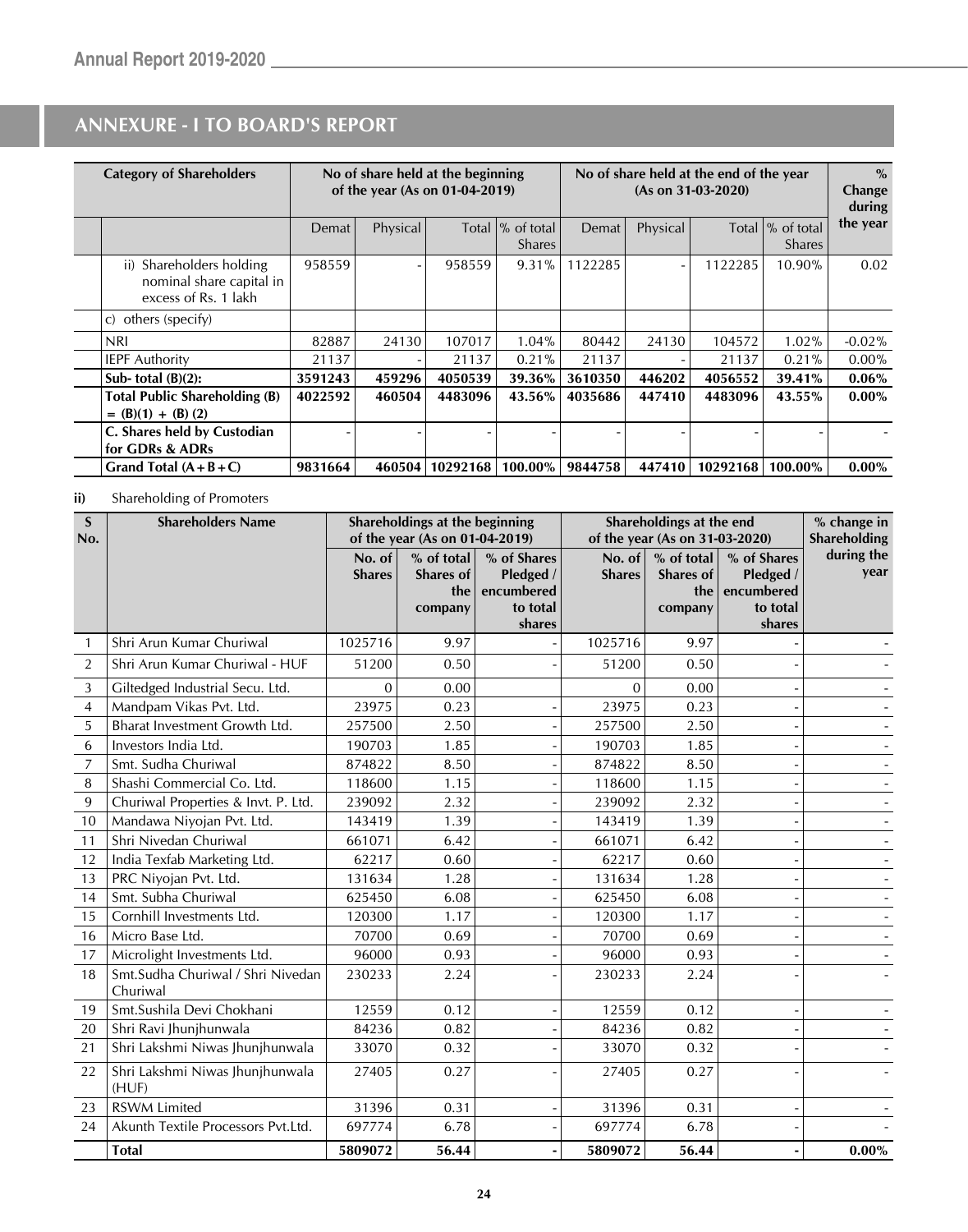

### **iii) Change in Promoters' Shareholding (Please specify, if there is no change)**

| э<br>No. | <b>Particulars</b>                                                      | Shareholdings at the<br>beginning of the year |                                      | <b>Cumulative Shareholdings</b><br>during the year |                                    |
|----------|-------------------------------------------------------------------------|-----------------------------------------------|--------------------------------------|----------------------------------------------------|------------------------------------|
|          |                                                                         | No. of                                        | $%$ of total<br>Shares shares of the | No. of $\vert$                                     | % of total<br>Shares shares of the |
|          |                                                                         |                                               | Company                              |                                                    | Company                            |
|          | At the beginning of the year                                            | 5809072                                       | 56.44%                               | 5809072                                            | 56.44%                             |
|          | Date wise increase/ Decrease in Promoters Share holding during the year | No Change                                     |                                      |                                                    |                                    |
|          | At the end of the year                                                  | 5809072                                       | 56.44%                               | 5809072                                            | 56.44%                             |

#### **iv) Shareholding pattern of top ten Shareholders (other than Directors, Promoters and Holders of GDRs and ADRs):**

| S<br>No.                | For each of the Top 10 Shareholders                 | Shareholdings at the<br>beginning of the year |                                               |                | <b>Cumulative Shareholdings</b><br>during the year |
|-------------------------|-----------------------------------------------------|-----------------------------------------------|-----------------------------------------------|----------------|----------------------------------------------------|
|                         |                                                     | No. of                                        | % of total<br>Shares shares of the<br>Company | No. of         | % of total<br>Shares shares of the<br>Company      |
| $\mathbf{1}$            | Subramaniam P#                                      |                                               |                                               |                |                                                    |
|                         | At the beginning of the year                        | 405733                                        | 3.94                                          | 405733         | 3.94                                               |
|                         | Increase/ Decrease in Share holding during the year |                                               |                                               |                |                                                    |
|                         | 08.11.2019 (Market Sale)                            | (405733)                                      | (3.94)                                        | $\overline{0}$ | 0.00                                               |
|                         | At the end of the year                              | $\bf{0}$                                      | 0.00                                          | $\bf{0}$       | 0.00                                               |
| $\mathbf{2}$            | Life Insurance Corporation of India                 |                                               |                                               |                |                                                    |
|                         | At the beginning of the year                        | 196204                                        | 1.91                                          | 196204         | 1.91                                               |
|                         | Increase/ Decrease in Share holding during the year |                                               |                                               |                |                                                    |
|                         | 06.03.2020 (Market Sale)                            | (6419)                                        | (0.06)                                        | 189785         | 1.84                                               |
|                         | At the end of the year                              | 189785                                        | 1.84                                          | 189785         | 1.84                                               |
| 3                       | Pranay Satish Mehta                                 |                                               |                                               |                |                                                    |
|                         | At the beginning of the year                        | 112914                                        | 1.10                                          | 112914         | 1.10                                               |
|                         | Increase/ Decrease in Share holding during the year |                                               |                                               |                |                                                    |
|                         | At the end of the year                              | 112914                                        | 1.10                                          | 112914         | 1.10                                               |
| $\overline{\mathbf{4}}$ | National Insurance Company Ltd.                     |                                               |                                               |                |                                                    |
|                         | At the beginning of the year                        | 108000                                        | 1.05                                          | 108000         | 1.05                                               |
|                         | Increase/ Decrease in Share holding during the year |                                               |                                               |                |                                                    |
|                         | At the end of the year                              | 108000                                        | 1.05                                          | 108000         | 1.05                                               |
| 5                       | The Oriental Insurance Company Limited              |                                               |                                               |                |                                                    |
|                         | At the beginning of the year                        | 95450                                         | 0.93                                          | 95450          | 0.93                                               |
|                         | Increase/ Decrease in Share holding during the year |                                               |                                               |                |                                                    |
|                         | At the end of the year                              | 95450                                         | 0.93                                          | 95450          | 0.93                                               |
| 6                       | Premkumar Radhakrishan Garg #                       |                                               |                                               |                |                                                    |
|                         | At the beginning of the year                        | 76740                                         | 0.75                                          | 76740          | 0.75                                               |
|                         | Increase/ Decrease in Share holding during the year |                                               |                                               |                |                                                    |
|                         | 14.06.2019 (Market Sale)                            | (9093.00)                                     | (0.09)                                        | 67647          | 0.66                                               |
|                         | 21.06.2019 (Market Sale)                            | (16721.00)                                    | (0.16)                                        | 50926          | 0.49                                               |
|                         | 29.06.2019 (Market Sale)                            | (15875.00)                                    | (0.15)                                        | 35051          | 0.34                                               |
|                         | 19.07.2019 (Market Sale)                            | (4583.00)                                     | (0.04)                                        | 30468          | 0.30                                               |
|                         | 08.11.2019 (Market Sale)                            | (13586.00)                                    | (0.13)                                        | 16882          | 0.16                                               |
|                         | 06.12.2019 (Market Sale)                            | (2787.00)                                     | (0.03)                                        | 14095          | 0.14                                               |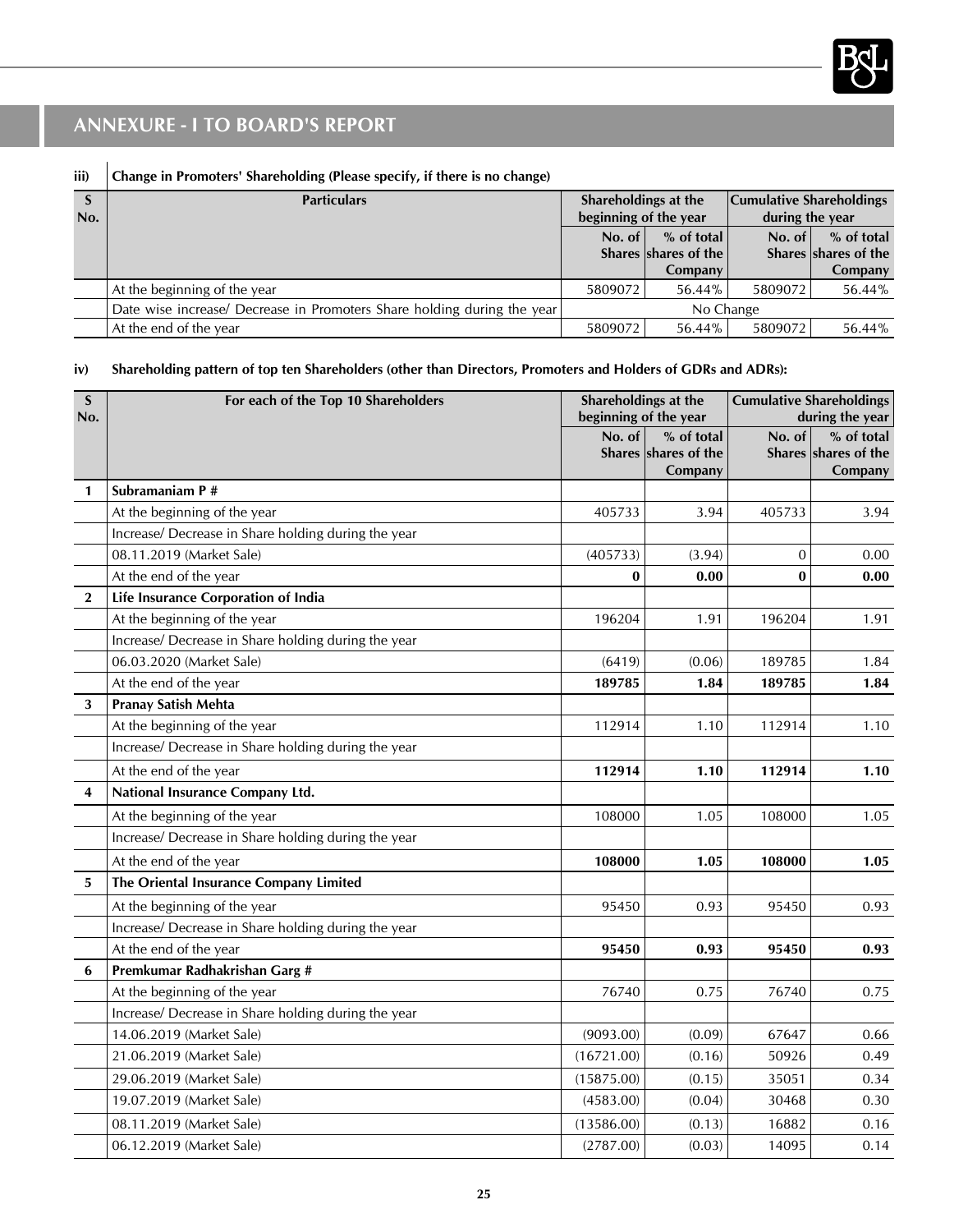| S<br>No. | For each of the Top 10 Shareholders                 | beginning of the year | Shareholdings at the                          |          | <b>Cumulative Shareholdings</b><br>during the year |
|----------|-----------------------------------------------------|-----------------------|-----------------------------------------------|----------|----------------------------------------------------|
|          |                                                     | No. of                | % of total<br>Shares shares of the<br>Company | No. of   | % of total<br>Shares shares of the<br>Company      |
|          | 13.12.2019 (Market Sale)                            | (1493.00)             | (0.01)                                        | 12602    | 0.12                                               |
|          | 20.12.2019 (Market Sale)                            | (2192.00)             | (0.02)                                        | 10410    | 0.10                                               |
|          | 27.12.2019 (Market Sale)                            | (769.00)              | (0.01)                                        | 9641     | 0.09                                               |
|          | 31.12.2019 (Market Sale)                            | (1250.00)             | (0.01)                                        | 8391     | 0.08                                               |
|          | 03.01.2020 (Market Sale)                            | (250.00)              | (0.00)                                        | 8141     | 0.08                                               |
|          | 13.03.2020 (Market Sale)                            | (562.00)              | (0.01)                                        | 7579     | 0.07                                               |
|          | At the end of the year                              | 7579                  | 0.07                                          | 7579     | 0.07                                               |
| 7        | Baghban Trades Pvt. Ltd.                            |                       |                                               |          |                                                    |
|          | At the beginning of the year                        | 70870                 | 0.69                                          | 70870    | 0.69                                               |
|          | Increase/ Decrease in Share holding during the year | 0                     | $\Omega$                                      | $\Omega$ | $\mathbf{0}$                                       |
|          | At the end of the year                              | 70870                 | 0.69                                          | 70870    | 0.69                                               |
| 8        | Super Jupiter Courier Private Ltd                   |                       |                                               |          |                                                    |
|          | At the beginning of the year                        | 62000                 | 0.60                                          | 62000    | 0.60                                               |
|          | Increase/ Decrease in Share holding during the year | $\Omega$              | $\Omega$                                      | $\Omega$ | $\mathbf{0}$                                       |
|          | At the end of the year                              | 62000                 | 0.60                                          | 62000    | 0.60                                               |
| 9        | Karvy Stock Broking Limited #                       |                       |                                               |          |                                                    |
|          | At the beginning of the year                        | 41523                 | 0.40                                          | 41523    | 0.40                                               |
|          | Increase/ Decrease in Share holding during the year |                       |                                               |          |                                                    |
|          | 05.04.2019 (Market Sale)                            | (495.00)              | (0.00)                                        | 41028    | 0.40                                               |
|          | 09.08.2019 (Market Sale)                            | (314.00)              | (0.00)                                        | 40714    | 0.40                                               |
|          | 01.11.2019 (Market Sale)                            | (713.00)              | (0.01)                                        | 40001    | 0.39                                               |
|          | 08.11.2019 (Market Sale)                            | (996.00)              | (0.01)                                        | 39005    | 0.38                                               |
|          | 13.12.2019 (Market Sale)                            | (20100.00)            | (0.20)                                        | 18905    | 0.18                                               |
|          | 24.01.2020 (Market Sale)                            | (4751.00)             | (0.05)                                        | 14154    | 0.14                                               |
|          | At the end of the year                              | 14154                 | 0.14                                          | 14154    | 0.14                                               |
| 10       | <b>Genesis Exports Limited</b>                      |                       |                                               |          |                                                    |
|          | At the beginning of the year                        | 50000                 | 0.49                                          | 50000    | 0.49                                               |
|          | Increase/ Decrease in Share holding during the year |                       |                                               |          |                                                    |
|          | 21.06.2019 (Market Purchase)                        | 5000                  | 0.05                                          | 55000    | 0.53                                               |
|          | 26.07.2019 (Market Purchase)                        | 6342                  | $0.06\,$                                      | 61342    | 0.60                                               |
|          | 02.08.2019 (Market Purchase)                        | 2858                  | 0.03                                          | 64200    | 0.62                                               |
|          | At the end of the year                              | 64200                 | 0.62                                          | 64200    | 0.62                                               |
| 11       | Sangeetha S*                                        |                       |                                               |          |                                                    |
|          | At the beginning of the year                        | 10690                 | 0.10                                          | 10690    | 0.10                                               |
|          | Increase/ Decrease in Share holding during the year |                       |                                               |          |                                                    |
|          | 08.11.2019 (Market Purchase)                        | 405733                | 3.94                                          | 416423   | 4.05                                               |
|          | At the end of the year                              | 416423                | 4.05                                          | 416423   | 4.05                                               |
| $12 \,$  | Mahendra Girdharilal *                              |                       |                                               |          |                                                    |
|          | At the beginning of the year                        | 31433                 | 0.31                                          | 31433    | 0.31                                               |
|          | Increase/ Decrease in Share holding during the year |                       |                                               |          |                                                    |
|          | 12.04.2019 (Market Purchase)                        | 250                   | 0.00                                          | 31683    | 0.31                                               |
|          | 19.04.2019 (Market Purchase)                        | 1921                  | 0.02                                          | 33604    | 0.33                                               |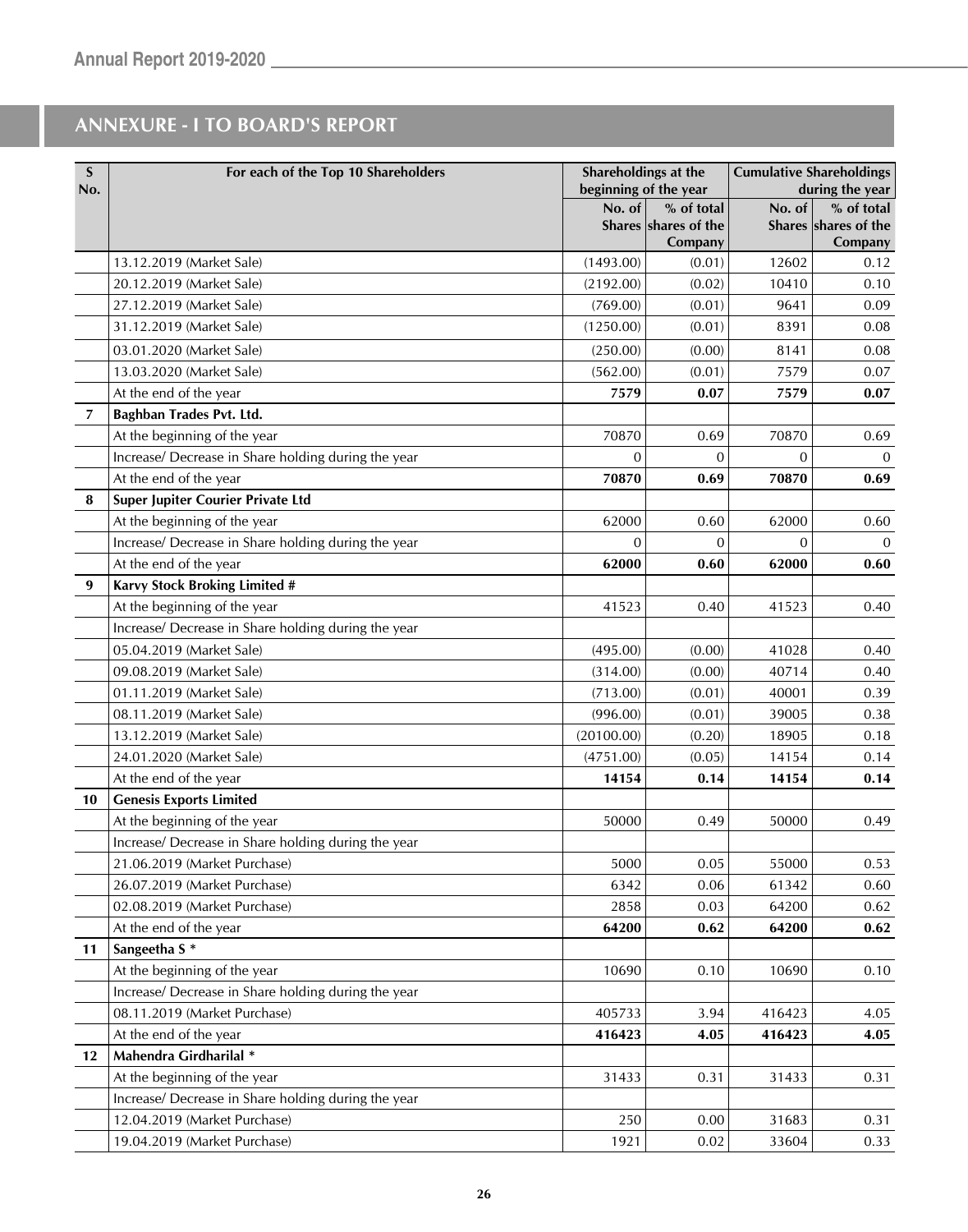

| S<br>No. | For each of the Top 10 Shareholders                 | Shareholdings at the<br>beginning of the year |                                 |        | <b>Cumulative Shareholdings</b><br>during the year |
|----------|-----------------------------------------------------|-----------------------------------------------|---------------------------------|--------|----------------------------------------------------|
|          |                                                     | No. of                                        | % of total                      | No. of | % of total                                         |
|          |                                                     |                                               | Shares shares of the<br>Company |        | Shares shares of the<br>Company                    |
|          | 26.04.2019 (Market Purchase)                        | 10515                                         | 0.10                            | 44119  | 0.43                                               |
|          | 03.05.2019 (Market Purchase)                        | 2962                                          | 0.03                            | 47081  | 0.46                                               |
|          | 10.05.2019 (Market Purchase)                        | 5789                                          | 0.06                            | 52870  | 0.51                                               |
|          | 17.05.2019 (Market Purchase)                        | 1870                                          | 0.02                            | 54740  | 0.53                                               |
|          | 24.05.2019 (Market Purchase)                        | 774                                           | 0.01                            | 55514  | 0.54                                               |
|          | 27.09.2019 (Market Purchase)                        | 871                                           | 0.01                            | 56385  | 0.55                                               |
|          | 04.10.2019 (Market Purchase)                        | 4482                                          | 0.04                            | 60867  | 0.59                                               |
|          | 11.10.2019 (Market Purchase)                        | 655                                           | 0.01                            | 61522  | 0.60                                               |
|          | 22.11.2019 (Market Purchase)                        | 2178                                          | 0.02                            | 63700  | 0.62                                               |
|          | 06.12.2019 (Market Purchase)                        | 15395                                         | 0.15                            | 79095  | 0.77                                               |
|          | 13.12.2019 (Market Purchase)                        | 141                                           | 0.00                            | 79236  | 0.77                                               |
|          | 20.12.2019 (Market Purchase)                        | 2000                                          | 0.02                            | 81236  | 0.79                                               |
|          | 27.12.2019 (Market Purchase)                        | 3502                                          | 0.03                            | 84738  | 0.82                                               |
|          | 17.01.2020 (Market Purchase)                        | 5275                                          | 0.05                            | 90013  | 0.87                                               |
|          | 24.01.2020 (Market Purchase)                        | 50                                            | 0.00                            | 90063  | 0.88                                               |
|          | 28.02.2020 (Market Purchase)                        | 1964                                          | 0.02                            | 92027  | 0.89                                               |
|          | 06.03.2020 (Market Purchase)                        | 592                                           | 0.01                            | 92619  | 0.90                                               |
|          | At the end of the year                              | 92619                                         | 0.90                            | 92619  | 0.90                                               |
| 13       | Madhu Singhvi *                                     |                                               |                                 |        |                                                    |
|          | At the beginning of the year                        | 30077                                         | 0.29                            | 30077  | 0.29                                               |
|          | Increase/ Decrease in Share holding during the year |                                               |                                 |        |                                                    |
|          | 19.07.2019 (Market Purchase)                        | 18712                                         | 0.18                            | 48789  | 0.47                                               |
|          | 04.10.2019 (Market Purchase)                        | 1200                                          | 0.01                            | 49989  | 0.49                                               |
|          | 24.01.2020 (Market Purchase)                        | 4000                                          | 0.04                            | 53989  | 0.52                                               |
|          | At the end of the year                              | 53989                                         | 0.52                            | 53989  | 0.52                                               |

**\*** Not in the list of the Top 10 shareholders as on 01.04.2019. The same has been reflected above since the shareholders were one of the Top 10 shareholders as on 31.03.2020.

# Ceased to be in the list of Top 10 Shareholders as on 31.03.2020. The same is reflected above since the shareholders were one of the Top 10 Shareholders as on 01.04.2019.

#### **v) Shareholding of Directors and Key Managerial Personnel:**

| S<br>No.     | For each of the Directors and KMP                   | Shareholdings at the<br>beginning (01-04-2019)/ |                   | <b>Cumulative</b><br>Shareholdings during the year |                   |
|--------------|-----------------------------------------------------|-------------------------------------------------|-------------------|----------------------------------------------------|-------------------|
|              |                                                     | end of the year (31-03-2020)                    |                   |                                                    |                   |
|              |                                                     | No. of Shares                                   | % of total shares | No. of Shares                                      | % of total shares |
|              |                                                     |                                                 | of the Company    |                                                    | of the Company    |
|              | <b>Arun Churiwal-Director</b>                       |                                                 |                   |                                                    |                   |
|              | At the beginning of the year                        | 1025716                                         | 9.97%             | 1025716                                            | $9.97\%$          |
|              | Increase/ Decrease in Share holding during the year | $\Omega$                                        | $0.00\%$          |                                                    | $0.00\%$          |
|              | At the end of the year                              | 1025716                                         | $9.97\%$          | 1025716                                            | 9.97%             |
| $\mathbf{2}$ | Nivedan Churiwal-Director                           |                                                 |                   |                                                    |                   |
|              | At the beginning of the year                        | 661071                                          | $6.42\%$          | 661071                                             | 6.42%             |
|              | Increase/ Decrease in Share holding during the year | $\Omega$                                        | $0.00\%$          |                                                    | $0.00\%$          |
|              | At the end of the year                              | 661071                                          | 6.42%             | 661071                                             | 6.42%             |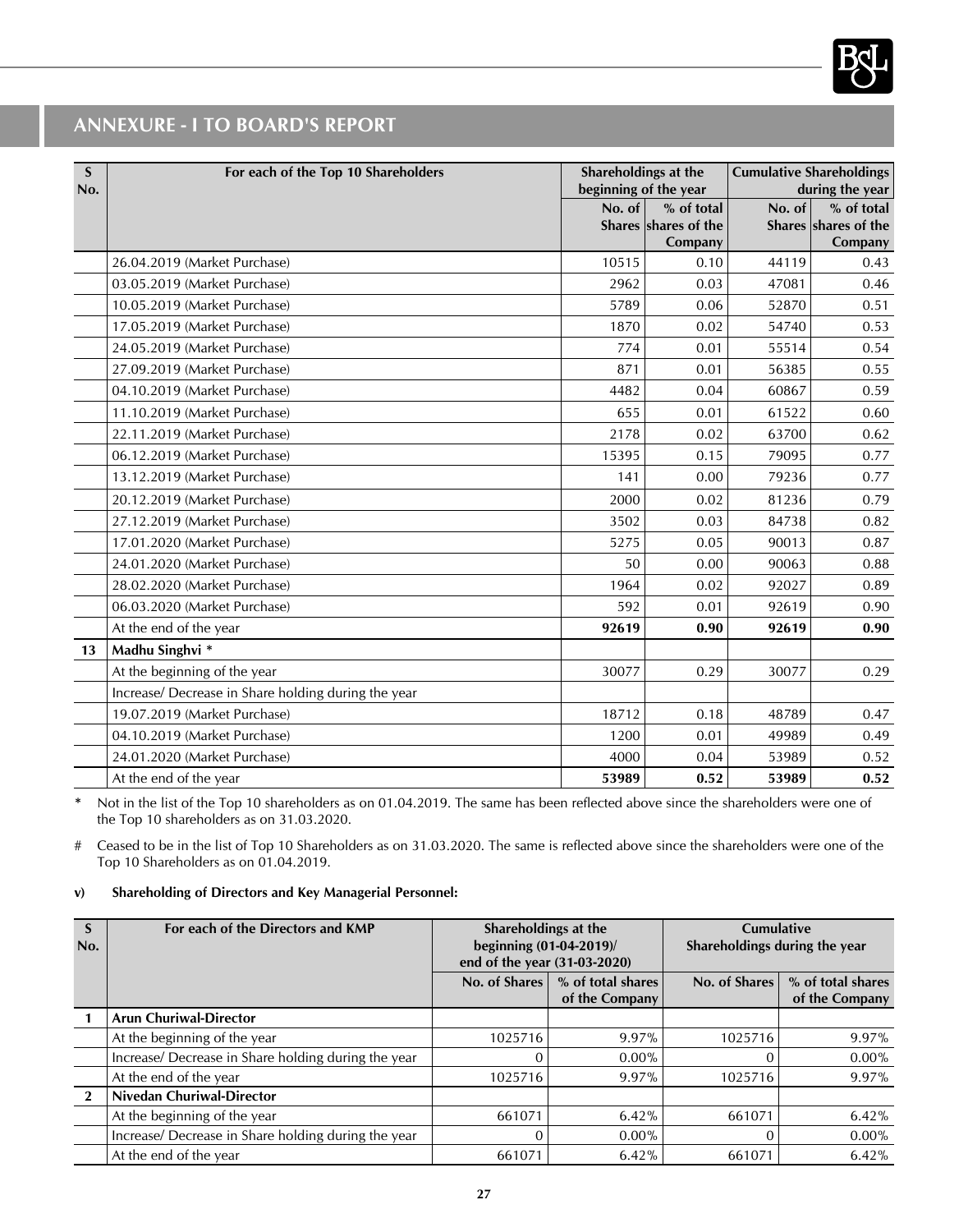| S<br>No. | For each of the Directors and KMP                   | Shareholdings at the<br>beginning (01-04-2019)/<br>end of the year (31-03-2020) |                                     | <b>Cumulative</b><br>Shareholdings during the year |                                     |
|----------|-----------------------------------------------------|---------------------------------------------------------------------------------|-------------------------------------|----------------------------------------------------|-------------------------------------|
|          |                                                     | No. of Shares                                                                   | % of total shares<br>of the Company | No. of Shares                                      | % of total shares<br>of the Company |
| 3        | Ravi Jhunjhunwala-Director                          |                                                                                 |                                     |                                                    |                                     |
|          | At the beginning of the year                        | 84236                                                                           | 0.82%                               | 84236                                              | 0.82%                               |
|          | Increase/ Decrease in Share holding during the year | 0                                                                               | $0.00\%$                            | 0                                                  | $0.00\%$                            |
|          | At the end of the year                              | 84236                                                                           | 0.82%                               | 84236                                              | 0.82%                               |
| 4        | Sushil Jhunjhunwala- Director                       |                                                                                 |                                     |                                                    |                                     |
|          | At the beginning of the year                        | 20000                                                                           | 0.19%                               | 20000                                              | 0.19%                               |
|          | Increase/ Decrease in Share holding during the year | $\Omega$                                                                        | $0.00\%$                            | $\Omega$                                           | $0.00\%$                            |
|          | At the end of the year                              | 20000                                                                           | 0.19%                               | 20000                                              | 0.19%                               |
| 5        | Praveen Jain- KMP                                   |                                                                                 |                                     |                                                    |                                     |
|          | At the beginning of the year                        | 5                                                                               | $0.00\%$                            | 5                                                  | $0.00\%$                            |
|          | Increase/ Decrease in Share holding during the year | $\mathbf{0}$                                                                    | $0.00\%$                            | 0                                                  | $0.00\%$                            |
|          | At the end of the year                              | 5                                                                               | $0.00\%$                            | 5                                                  | $0.00\%$                            |
| 6        | <b>Aanchal Patni-KMP</b>                            |                                                                                 |                                     |                                                    |                                     |
|          | At the beginning of the year                        | $\overline{2}$                                                                  | $0.00\%$                            | $\overline{2}$                                     | $0.00\%$                            |
|          | Increase/ Decrease in Share holding during the year | 0                                                                               | $0.00\%$                            | $\Omega$                                           | $0.00\%$                            |
|          | At the end of the year                              | $\overline{2}$                                                                  | 0.00%                               | $\overline{2}$                                     | $0.00\%$                            |

#### **V. INDEBTEDNESS**

**Indebtedness of the Company including interest outstanding/ accrued but not due for payment**

|                                                     |                                               |                           |                 | (₹ in Lakhs)                        |
|-----------------------------------------------------|-----------------------------------------------|---------------------------|-----------------|-------------------------------------|
| <b>Particulars</b>                                  | <b>Secured Loans</b><br>excluding<br>deposits | <b>Unsecured</b><br>loans | <b>Deposits</b> | <b>Total</b><br><b>Indebtedness</b> |
| Indebtedness at the beginning of the financial year |                                               |                           |                 |                                     |
| <b>Principal Amount</b><br>i)                       | 4388.63                                       | 613.54                    |                 | 5002.17                             |
| ii) Interest due but not paid                       |                                               |                           |                 |                                     |
| iii) Interest accrued but not due                   |                                               |                           |                 |                                     |
| Total $(i + ii + iii)$                              | 4388.63                                       | 613.54                    |                 | 5002.17                             |
| Change in Indebtedness during the financial year    |                                               |                           |                 |                                     |
| Addition<br>Ι.                                      | 9.00                                          | 344.46                    |                 | 353.46                              |
| ii. Reduction                                       | 1493.47                                       |                           |                 | 1493.47                             |
| iii. Deffered revenue Expenditure                   | 3.20                                          |                           |                 | 3.20                                |
| <b>Net Change</b>                                   | (1481.27)                                     | 344.46                    |                 | (1136.81)                           |
| Indebtedness at the end of the financial year       |                                               |                           |                 |                                     |
| Principal Amount<br>i)                              | 2907.35                                       | 958.00                    |                 | 3865.35                             |
| ii) Interest due but not paid                       |                                               |                           |                 |                                     |
| iii) Interest accrued but not due                   |                                               |                           |                 |                                     |
| Total $(i + ii + iii)$                              | 2907.35                                       | 958.00                    |                 | 3865.35                             |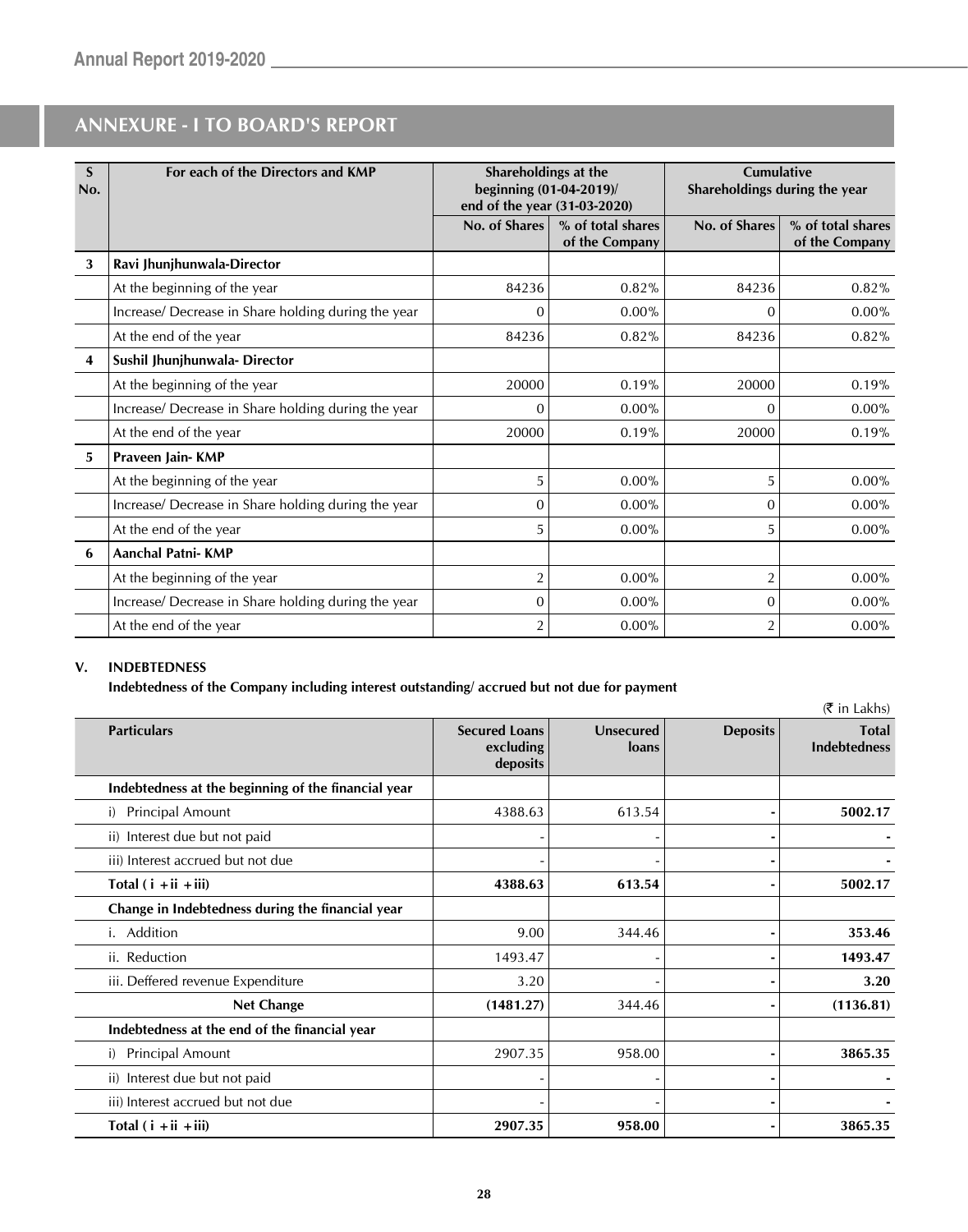

#### **VI. REMUNERATION OF DIRECTORS AND KEY MANAGERIAL PERSONNEL**

#### **A. Remuneration to Managing Director, Whole-time Directors and/ or Manager:**

|                | $(\bar{\bar{\zeta}})$ in Lakhs)                                                           |                                                         |                                                  |        |  |  |
|----------------|-------------------------------------------------------------------------------------------|---------------------------------------------------------|--------------------------------------------------|--------|--|--|
| S<br>No.       | <b>Particulars of Remuneration</b>                                                        | Name of MD/WTD/Manager                                  | <b>Total</b>                                     |        |  |  |
|                |                                                                                           | Arun Churiwal<br>Chairman &<br><b>Managing Director</b> | <b>Nivedan Churiwal</b><br>Jt. Managing Director | Amount |  |  |
|                | <b>Gross Salary</b>                                                                       |                                                         |                                                  |        |  |  |
|                | (a) Salary as per provisions contained in section $17(1)$ of the<br>Income -tax Act, 1961 | 118.90                                                  | 96.19                                            | 215.09 |  |  |
|                | (b) Value of perquisites u/s 17(2) Income-tax Act, 1961                                   | 9.98                                                    | 8.08                                             | 18.06  |  |  |
|                | (c) Profits in lieu of salary under section 17(3) of Income tax Act,<br>1961              |                                                         |                                                  |        |  |  |
| $\overline{2}$ | <b>Stock Option</b>                                                                       |                                                         |                                                  |        |  |  |
| 3              | <b>Sweat Equity</b>                                                                       |                                                         |                                                  |        |  |  |
| 4              | Commission                                                                                |                                                         |                                                  |        |  |  |
|                | * as % of profit                                                                          | 0.23                                                    | 0.23                                             | 0.46   |  |  |
|                | * others, specify                                                                         |                                                         |                                                  |        |  |  |
| 5              | Others, please specify                                                                    |                                                         |                                                  |        |  |  |
|                | Total (A)                                                                                 | 129.12                                                  | 104.50                                           | 233.62 |  |  |
|                | Ceiling as per the Act                                                                    | As per Schedule V of the Companies Act, 2013            |                                                  |        |  |  |

#### **B. Remuneration to others directors:**

|                    |                                                  |                          |                        |                           |                   | $(\bar{\bar{\mathbf{x}}}$ in Lakhs) |
|--------------------|--------------------------------------------------|--------------------------|------------------------|---------------------------|-------------------|-------------------------------------|
| $\mathbf S$<br>No. | <b>Particulars of Remuneration</b>               | <b>Name of Directors</b> |                        |                           |                   | <b>Total</b><br>Amount              |
| 1                  | <b>Independent Directors</b>                     | Amar Nath<br>Choudhary   | Sushil<br>Jhunjhunwala | Giriraj Prasad<br>Singhal | lAbhilasha Mimani |                                     |
|                    | * Fee for attending Board,<br>Committee meetings | 2.30                     | 1.50                   | 1.50                      | 0.60              | 5.90                                |
|                    | * Commission                                     |                          |                        |                           |                   |                                     |
|                    | * Others, please specify                         |                          |                        |                           |                   |                                     |
|                    | Total (1)                                        | 2.30                     | 1.50                   | 1.50                      | 0.60              | 5.90                                |
| $\mathbf{2}$       | <b>Other Non-Executive Directors</b>             | Ravi<br>Jhunjhunwala     | Shekhar<br>Agarwal     | Jagdish Chandra<br>Laddha |                   |                                     |
|                    | * Fee for attending Board,<br>Committee meetings | 0.60                     | 1.20                   | 0.00                      |                   | 1.80                                |
|                    | * Commission                                     |                          |                        |                           |                   |                                     |
|                    | * Others, please specify                         |                          |                        |                           |                   |                                     |
|                    | Total (2)                                        | 0.60                     | 1.20                   | 0.00                      |                   | 1.80                                |
|                    | Total $(B) = (1 + 2)$                            |                          |                        |                           |                   | 7.70                                |